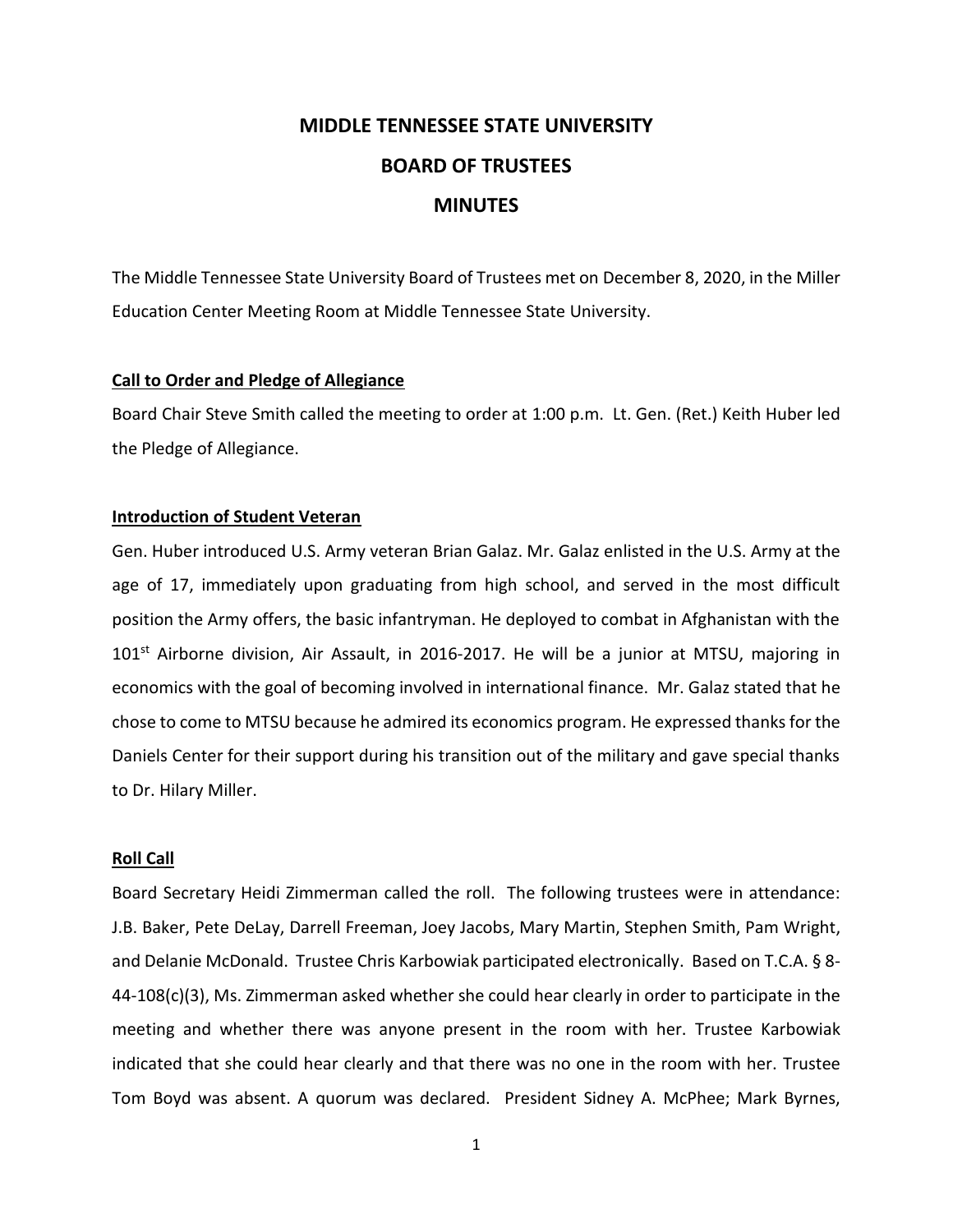University Provost; Joe Bales, Vice President for University Advancement; Bruce Petryshak, Vice President for Information Technology and Chief Information Officer; Deb Sells, Vice President for Student Affairs and Vice Provost for Enrollment and Academic Services; Andrew Oppmann, Vice President for Marketing and Communications; Brenda Burkhart, Chief Audit Executive; Heidi Zimmerman, University Counsel and Board Secretary; and, Kim Edgar, Executive Assistant to the President and Chief of Staff, were also in attendance. Alan Thomas, Vice President for Business and Finance, participated electronically.

#### **Approval of September 15, 2020 and October 20, 2020 Meeting Minutes – Action**

The first agenda item was approval of the minutes from the September 15, 2020 Board Meeting and the October 20, 2020 Special Called Board Meeting. Trustee Freeman made the motion to approve the minutes from the September 15, 2020 and the October 20, 2020 meetings, and Trustee DeLay seconded the motion. A roll call vote was taken and the motion to approve the minutes from the September 15, 2020 and October 20, 2020 Board meetings passed unanimously.

# **Committee Report: Academic Affairs, Student Life, and Athletics**

Committee Chair Pam Wright gave the report from the November 10, 2020, meeting of the Academic Affairs, Student Life, and Athletics Committee. The meeting began with approval of the minutes from the August 18, 2020 meeting. The Committee report contained five (5) action items approved by the Committee to be considered and voted on by the Board. Several information items were also presented. Materials outlining these actions were made available for review prior to the Board meeting and were contained in the Board notebooks.

#### **New Academic Degree Program: Master of Science in Physician Assistant Studies – Action**

University Policy 251 Approval of Academic Programs, Units, and Modifications states that all academic actions that require review and approval by the Tennessee Higher Education Commission (THEC) must be approved by the Board of Trustees. The proposal for the M.S. Physician Assistant Studies degree was approved by the Committee for recommendation to the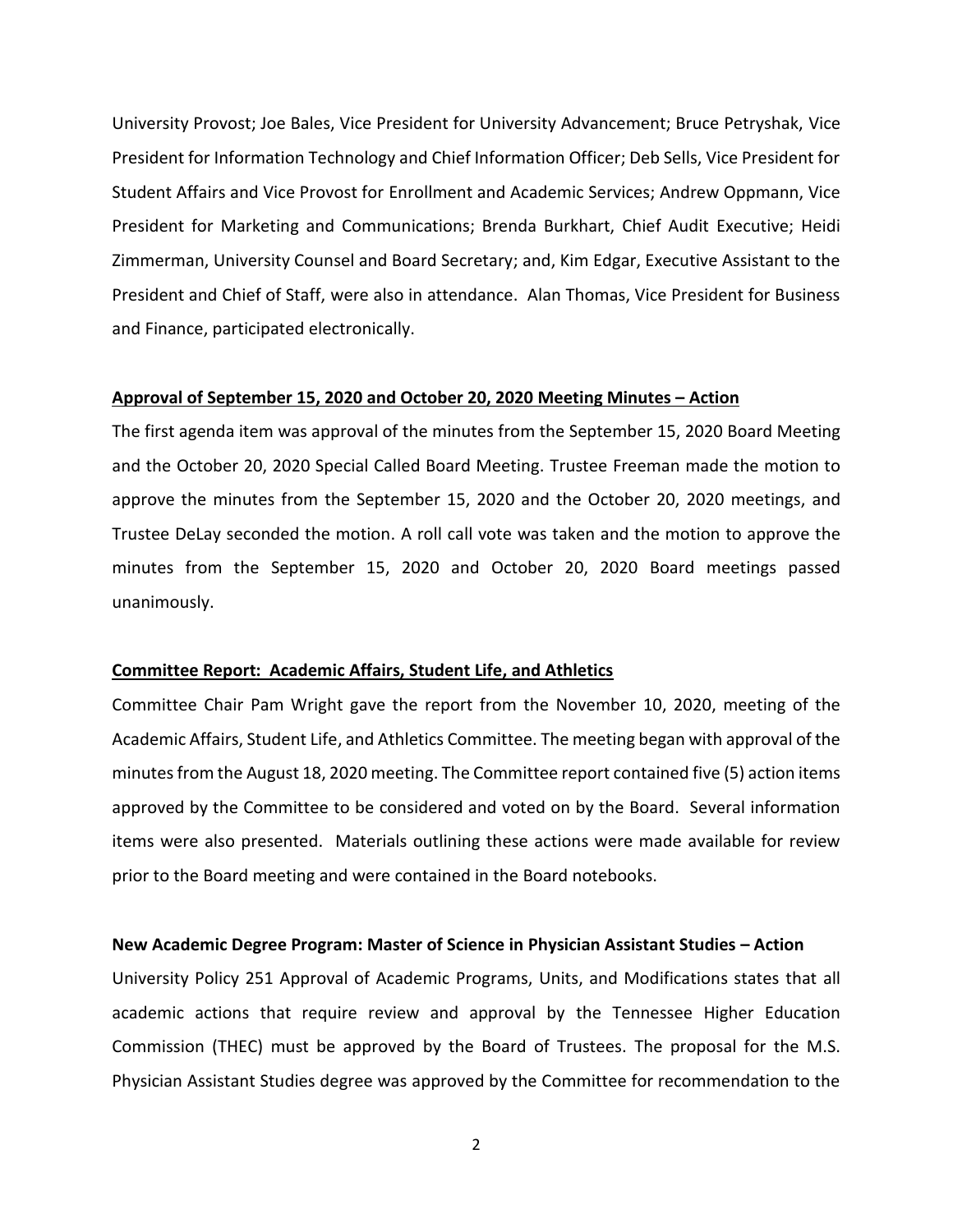Board.

#### **Approval of Expedited Tenure – Action**

The University may find it necessary to expedite tenure review in order to recruit high-quality faculty for administrative positions. Departmental input regarding tenure for an administrator is necessary since tenure is awarded in a specific department (Policy 204 Tenure, Section VII).

Dr. Trey Martindale, the new Chief Online Learning Officer and faculty member in University Studies, has been reviewed for tenure by his department chair, department committee, and college dean according to Policy 204 Tenure and the respective college and department policies. The President and University Provost recommended that tenure be granted effective December 8, 2020. The Committee approved the recommendation.

# **New Policy 204-A Tenure Policy Amendment – Action**

This new policy provides tenure-track faculty with an additional stop-the-clock opportunity to address the interruption in their progress towards tenure caused by COVID-19. This action item was approved.

#### **Revision to Policy 206 Tenure and Promotion Appeals – Action**

Proposed revisions to Policy 26 include separating and expanding sections on "Nature of an Appeal" (Section IV) and "Procedure for an Appeal" (Section V), as well as, streamlining language. The revision also proposes replacing paper copies with scanned documents to be transmitted electronically. The Committee approved the policy.

#### **MTSU's Campus COVID-19 Response – Action**

Dr. McPhee, along with representatives from MTSU Health Services and from Athletics, briefly outlined plans and actions that have been taken to manage the virus on campus beginning in January through the time of the Committee meeting. The Committee voted unanimously to acknowledge, to commend, to support, and endorse the administration's actions and responses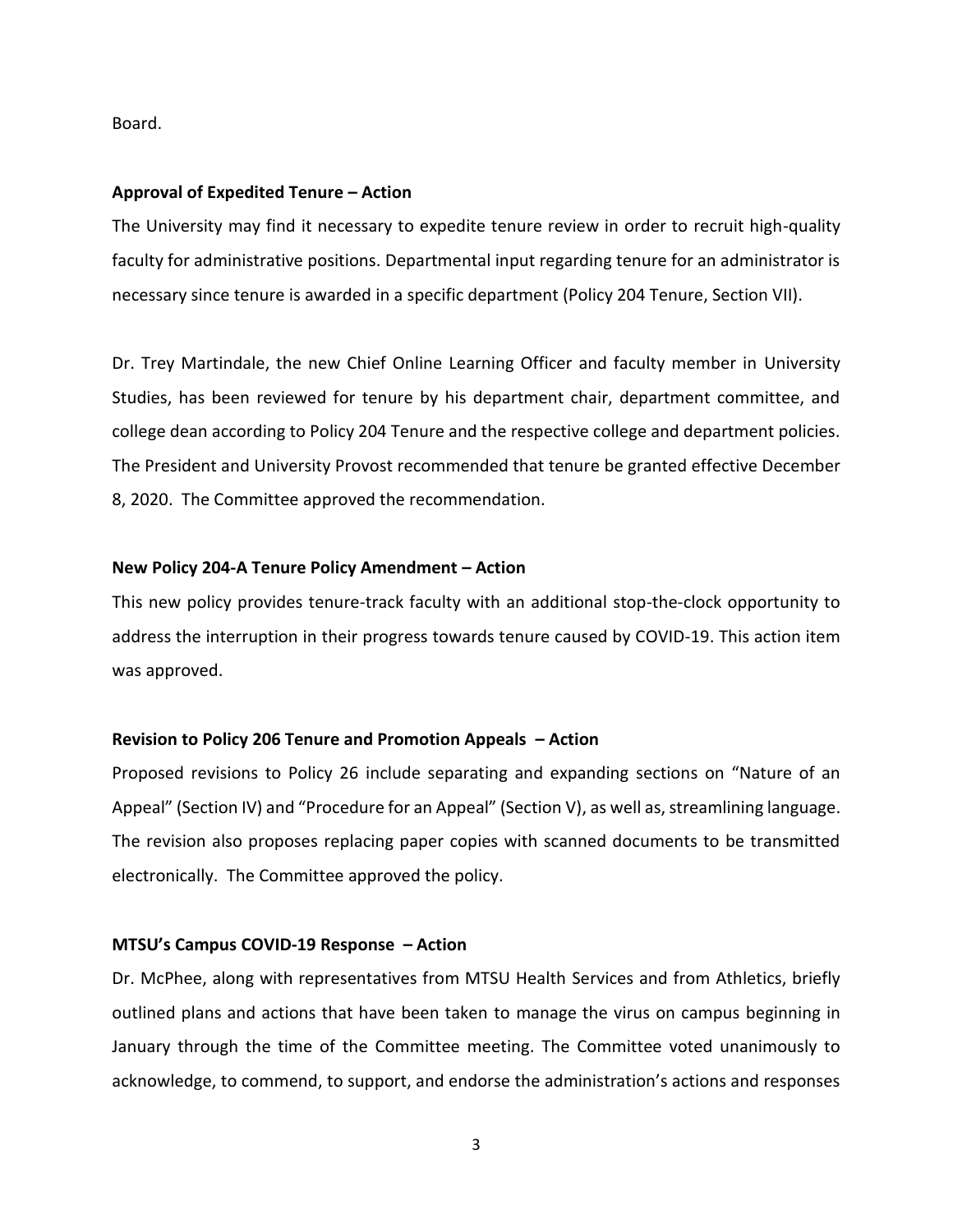to COVID-19.

#### **Updates – Information**

Updates were presented to this Committee on performance metrics, athletics, and diversity efforts.

All action items were approved unanimously by the Committee.

### **Motion**

Trustee Baker made the motion to approve the action items recommended by the Committee and Trustee Freeman seconded the motion. A roll call vote was taken and the motion to approve the action items from the Academic Affairs, Student Life, and Athletics Committee passed unanimously.

#### **Diversity**

Trustee Freeman spoke on the issue of diversity indicating his concern with the low percentage rate at which African American males are graduating. He reminded the trustees that the issue of diversity was discussed at the last two Board meetings. Trustee Freeman reported that after the last Board meeting, he contacted the Governor's Office, the Chair of the Tennessee Board of Regents, Emily Reynolds, and Mike Krause, THEC Director to discuss African American graduation rates, and it was agreed that this is a problem across the state. Trustee Freeman, Chairperson Reynolds and Mr. Krause, who appointed a staff member to assist with this matter, have begun an initiative to help improve graduation rates. They have met several times in the past weeks and will continue those meetings to devise a plan to address this issue.

# **Committee Report: Audit and Compliance Committee**

Committee Chair Pete DeLay stated that the Audit and Compliance Committee met on November 10, 2020. The Committee approved minutes from its August 18, 2020 meeting. There were no action items before the Committee. Two (2) information items were presented to the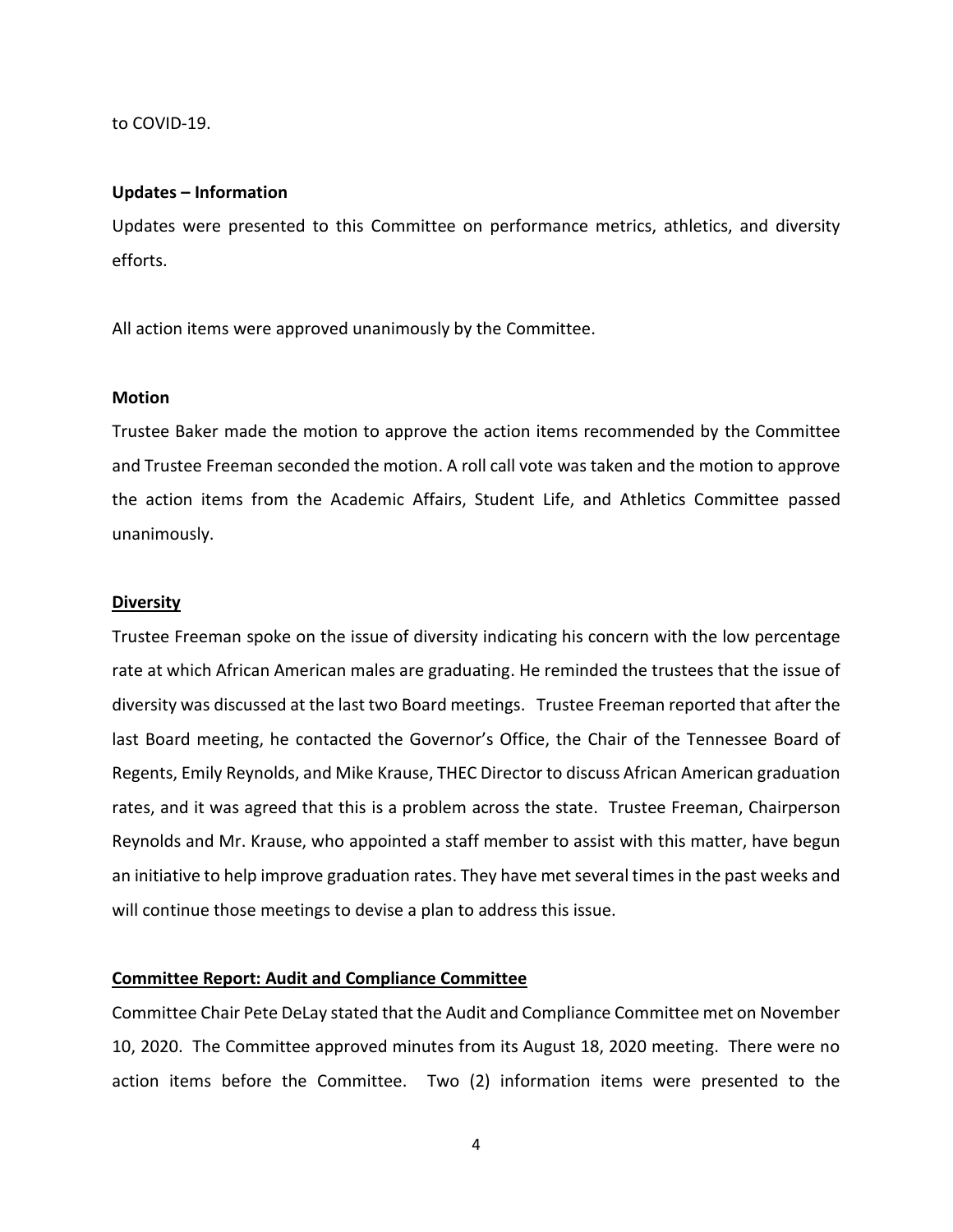Committee: the results of an external review and a quarterly report of the results of two internal audit reports.

#### **Office of Compliance and Enterprise Risk Management**

Prior to discussing the Committee's information items, and at the request of Committee Chair DeLay, Dr. McPhee provided information concerning the resources available for audit and compliance responsibilities. Dr. McPhee stated that the Office of Compliance and Enterprise Risk Management reports to the Vice President for Business and Finance. It was created in January 2017 with an initial budget of \$115,000. In fiscal year 2017-2018, funding for a part-time position was provided by the Vice President's office and amounted to \$35,000 annually. In December 2019, the Board of Trustees approved Policy 90 Athletics Integrity and Conduct of Athletics Staff, which required the University to have an investigator on staff for complaints submitted by student athletes. This position, along with funding of \$50,000 plus benefits, was added to the department. In fiscal year 2019-2020, an additional \$25,000 in base funding was provided for travel and operating expenses. An office suite consisting of 837 square feet was created for this department in 2019. In 2020, the office began using the services of a student worker to assist with routine office duties. Recruiting for the athletic investigator position was put on hold in the spring due to the pandemic and budget concerns. Dr. McPhee approved an exception to proceed with filling this position shortly after information was received on the State budget; recruiting is now underway. The office is also currently looking for a person to fill a part-time position. The current budget for the department is \$243,758 inclusive of salary, benefits, travel, and operating expenses. Dr. McPhee noted that MTSU was the first LGI to create an Office of Compliance and Enterprise Risk Management, and that it is a hub for compliance activities across the campus. Dr. McPhee assured the trustees that, despite tight budgetary constraints, compliance and the integrity of the institution is a priority and, therefore, funds have been allocated for the operation of this office. Trustee DeLay stated that this information makes it clear that necessary resources are available for this area and that if additional resources are needed, he is confident Dr. McPhee will address those needs.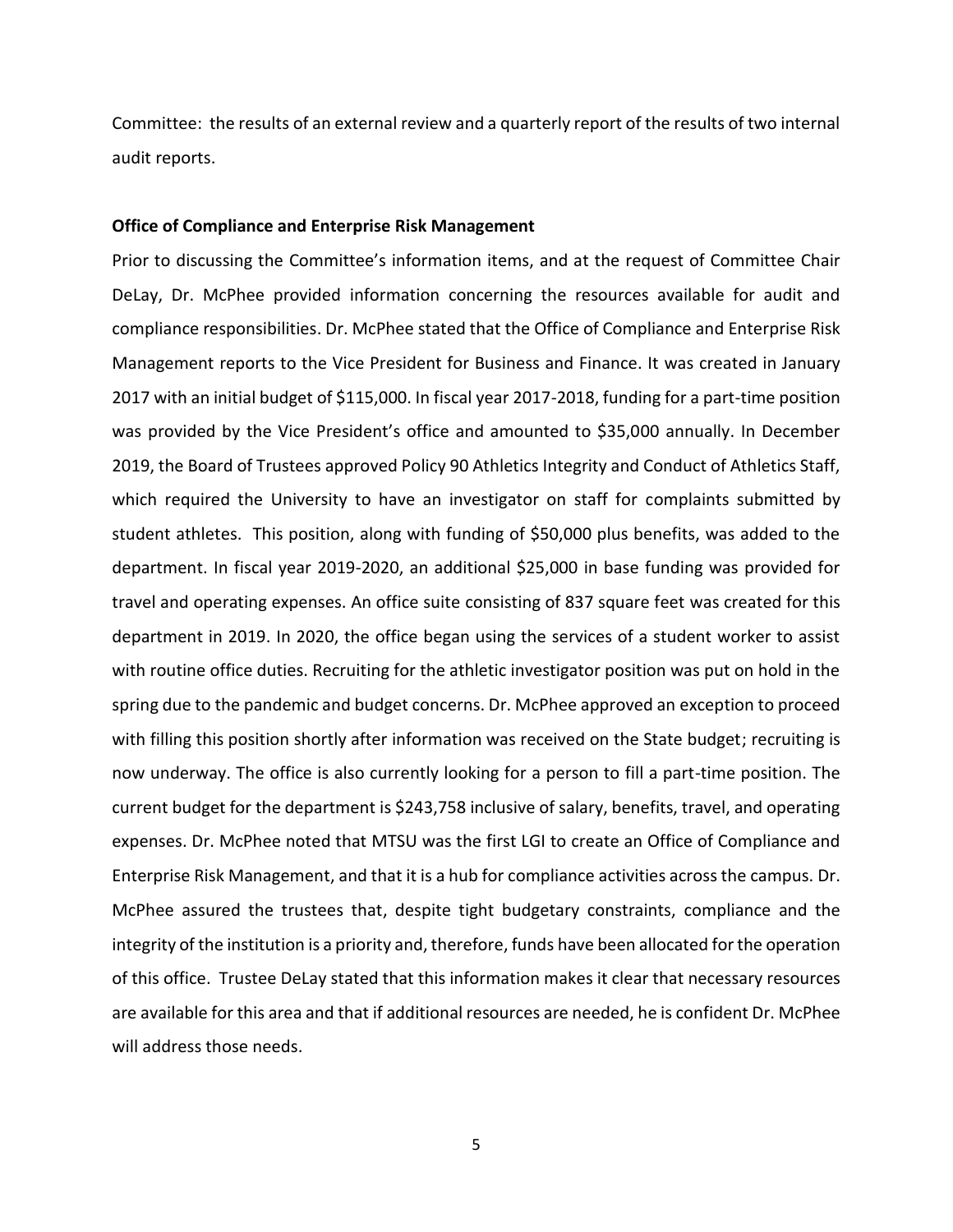## **External Review Results - Information**

The Tennessee Department of Finance and Administration, Office of Criminal Justice Programs, conducted an on-site monitoring review of the VOCA (Victims of Crime Act) contract for the fiscal year ending June 30, 2020. There were no findings of noncompliance.

# **Quarterly Report of Internal Audit Results – Information**

The quarterly report concerned two internal audit reports. First, an audit of inventories for fiscal year ended June 30, 2020 concluded the inventory counts were accurate and in compliance with the inventory procedures. There were no reportable issues.

Second, a review of the use of the MTSU mobile production lab for the period July 1, 2018 – June 30, 2020 concluded the risk of personal use was minimal and the procedures for managing the use of the asset were adequate. The report contained no findings or recommendation.

# **Committee Report: Finance and Personnel Committee**

Committee Chair Joey Jacobs reported that the Finance and Personnel Committee met on November 10, 2020. The Committee approved the minutes from its August 18, 2020 meeting. There was one (1) action item to be considered and voted on by the Board, and three (3) informational items. Materials outlining these items were made available for review prior to the meeting and were included in the Board notebooks.

# **2020-21 October Revised Budget - Action**

The Board of Trustees is charged with approving the operating budgets and setting the fiscal policies for MTSU. As required by THEC, one of the three budgets submitted by the University annually is an October (Revised) budget. The Committee unanimously approved the recommended changes made to the budget since the original July budget was approved.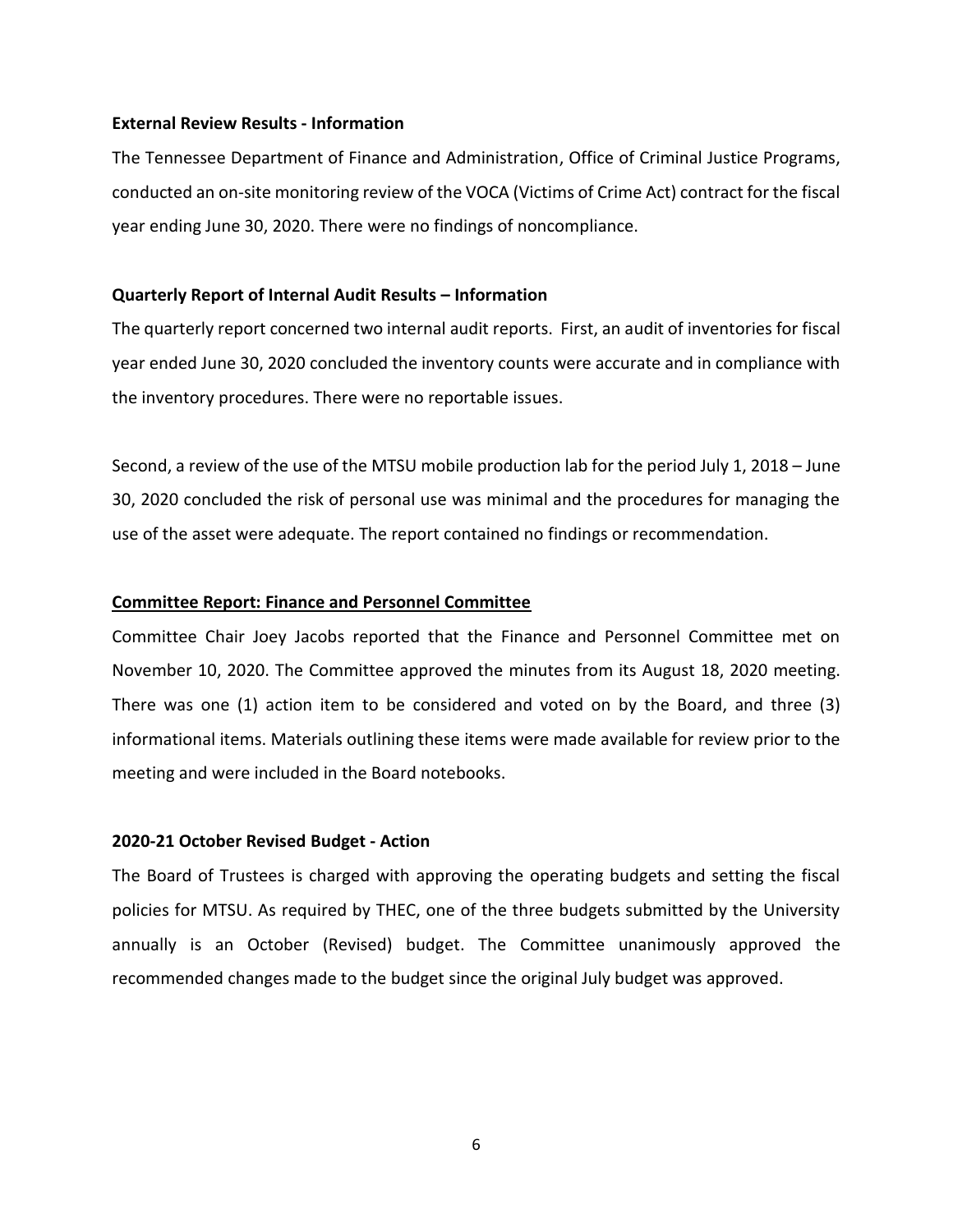## **Informational Items**

Informational items brought before the Committee included THEC 2021-22 Capital Outlay/Maintenance Recommendations, THEC 2021-22 Operating Recommendations, and a philanthropy report.

# **Motion**

Trustee Freeman made the motion to approve the action item recommended by the Committee and Trustee Baker seconded the motion. A roll call vote was taken and the motion to approve the action item passed unanimously.

# **Board and Committee Meeting Dates for 2021 – Action Item**

Dates for Board and Committee meetings for 2021 were provided to the trustees. Trustee Baker made the motion to approve the dates for Board and Committee meetings for 2021 and Trustee DeLay seconded the motion. A roll call vote was taken and the motion to approve the dates for Board and Committee meetings passed unanimously.

# **Board Secretary's Report**

Ms. Zimmerman stated that there were revisions to two (2) policies. Revisions to Policy 540 Student Conduct and Policy 541 Residential Life and Housing Rules were updated to reflect the change in a position title. Ms. Zimmerman then called on Mr. Bales to make a special presentation.

# **Philanthropy Report – Information**

Mr. Bales addressed the Board regarding the extraordinary leadership shown by a unique group of donors who have made a continuous financial commitment to the University. To honor these remarkable individuals, he stated that the MTSU Foundation created the Signal Society to recognize donors who have sustained their philanthropic support of the University through continuous years of giving. Mr. Bales and the MTSU Foundation believe it appropriate to recognize leaders who not only talk about the importance of giving but also choose to lead by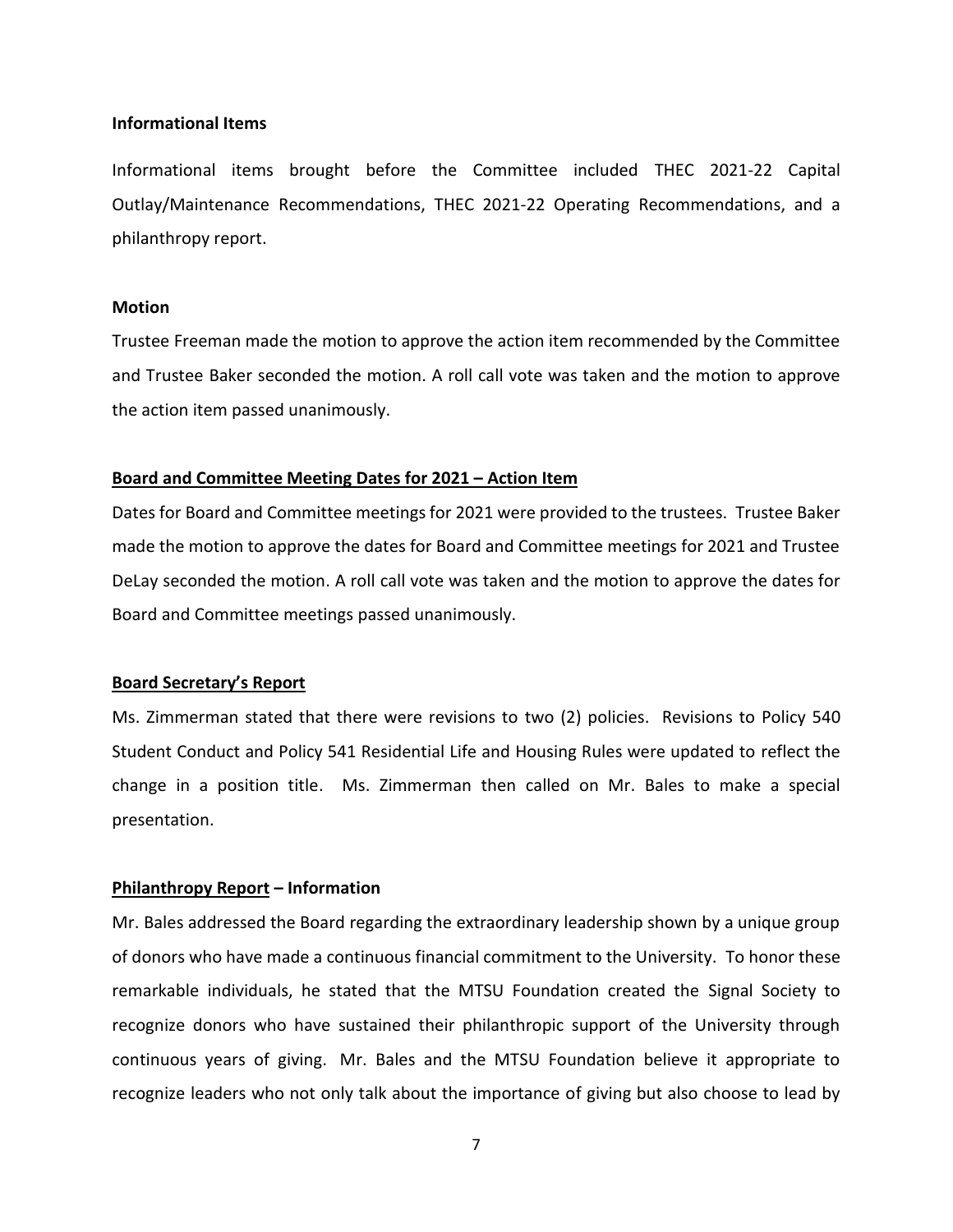example. He stated that when Dr. McPhee became president 20 years ago, one of the first things he did was begin a regular contribution to the institution. Annually, he and his wife provide support for a number of activities and programs and he presented them with their Signal Society 20-year medallion. Next, he presented a medallion to Trustee Jacobs for his 25 years of continuous giving to the University. Finally, he presented the Signal Society medallion to Chairman Smith and his wife, Denise, marking their 40 years of continuous giving.

# **Report of the President**

# **Enrollment and Recruitment Efforts, and Academic Programs**

Dr. McPhee stated that for the first time, MTSU will have a winter session for students interested in completing an online course during the holiday break. This is consistent with efforts to help students move quickly through their degree programs and graduate. He gave credit to the Provost and his staff, and to Student Affairs and the Registrar's Office for putting this in place. Approximately fifty (50) courses will be offered starting December 21, 2020 and ending January 21, 2021. As of November 30, more than 1,000 students had enrolled in the inaugural winter session.

Despite concerns related to the pandemic, enrollment for the upcoming spring semester was equivalent to enrollment from the prior spring semester. Throughout the past fall term, MTSU maintained an active calendar of online and socially distanced new student recruiting events. With regard to Fall 2021, more than 675 students and families logged into one of the online True Blue Tour events. Recruiters have also been busy working with students through more than 300 online information sessions and 150 virtual college fairs and high school visits. In-person campus tours for more than 1,250 prospective students and family members have taken place since the beginning of September. The College of Basic and Applied Sciences had 37 prospective students visit for two special Saturday events focused on the sciences.

Unfortunately, despite these efforts, and as is true across the country, both freshman and transfer applications and admits for Fall 2021 are down significantly. Unlike previous years in which MTSU imposed a strict December 1 deadline for freshman scholarships, work will continue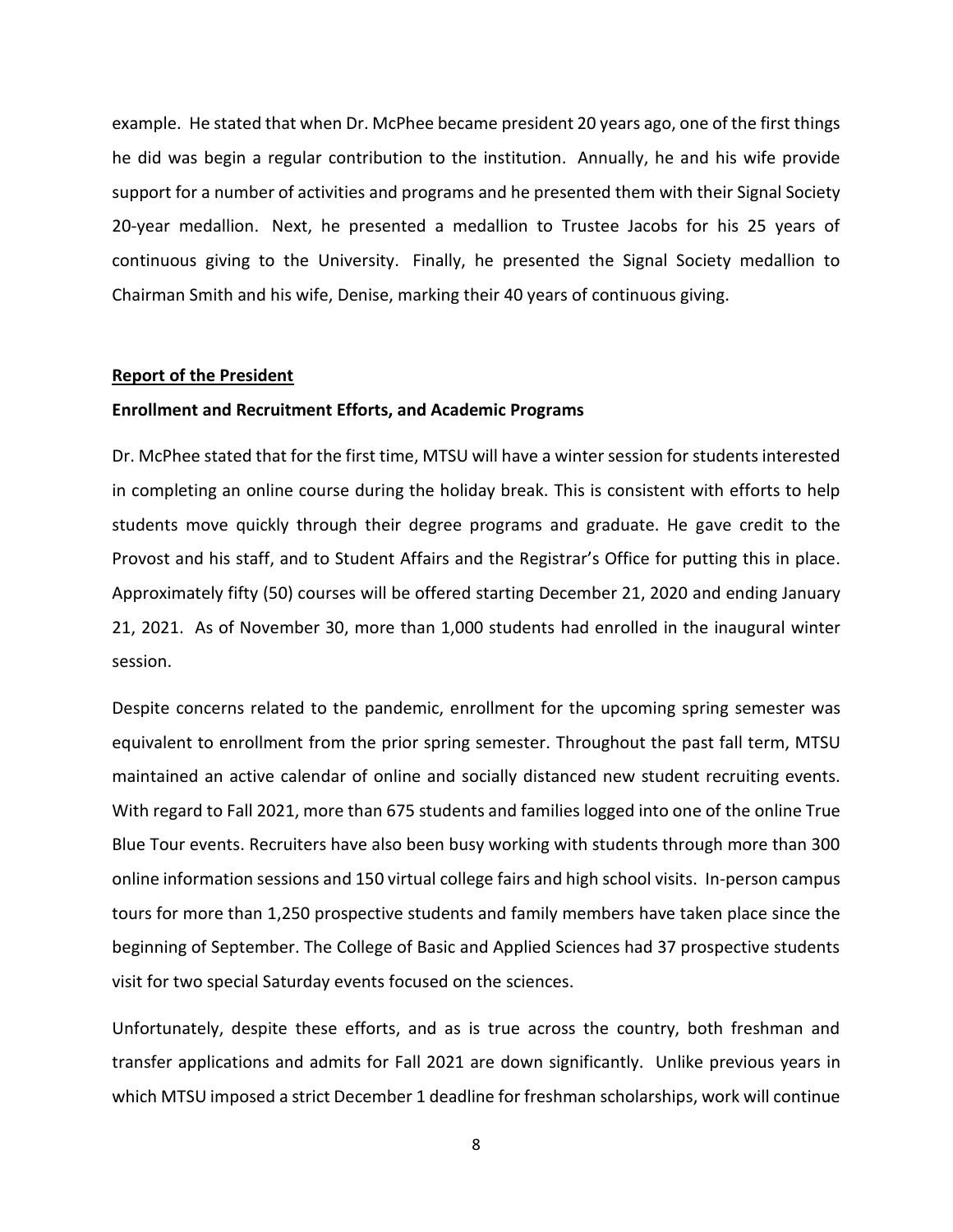through December to qualify students for scholarships. In January, awards will be made of additional guaranteed scholarships to students who make late decisions to apply. A focus on providing on-campus tour experiences and a calendar of online live events where prospective students can chat with Admissions staff and academic advisors will continue through next year. There are plans for a hybrid model for CUSTOMS orientations during the summer with some content provided online and a shorter on-campus experience for students and their families.

# **COVID-19 Update**

In-person, on-campus classes were successfully completed on November 25. Dr. McPhee credited the faculty, staff and administrators for this. He indicated that no hospitalizations of students were initiated by MTSU Student Health during the semester due to the coronavirus. He then shared some noteworthy statistics from the fall semester. Student Health Services staff worked about 500 hours of overtime; administered 2,402 COVID tests; and, issued 231 self-test kits. Counseling Services offered a weekly pandemic support group for students. Housing placed 240 residential students in isolation/quarantine spaces. Each student in quarantine or isolation received delivery of three meals, plus snacks, every day throughout their stay. Aramark provided almost 3,500 meals (breakfast, lunch, and dinner) for isolated/quarantined students on campus during the fall semester. Housing sent a daily dose of inspiration (i.e. an e-mail and a video of a "campus celebrity") to students in isolation/quarantine to let them know they were not forgotten and were missed. These are the extra efforts staff implemented to make this very challenging time for the university one in which students can thrive and survive. Students did not return to campus after Thanksgiving, and final exams will be given online and remotely.

Dr. McPhee also shared some challenges and lessons learned. When the decision was initially made to designate every room in on-campus housing as single occupancy, the higher standard single occupancy rate was charged. However, within 48 hours, after receiving immediate feedback that the additional cost would prove to be a barrier for many students, that decision was revised to provide for single occupancy but at no additional charge. That cost the Housing operation millions of dollars. Prior to the pandemic, most computing was based on desktop technology. The institution is now transitioning to laptops and docking stations when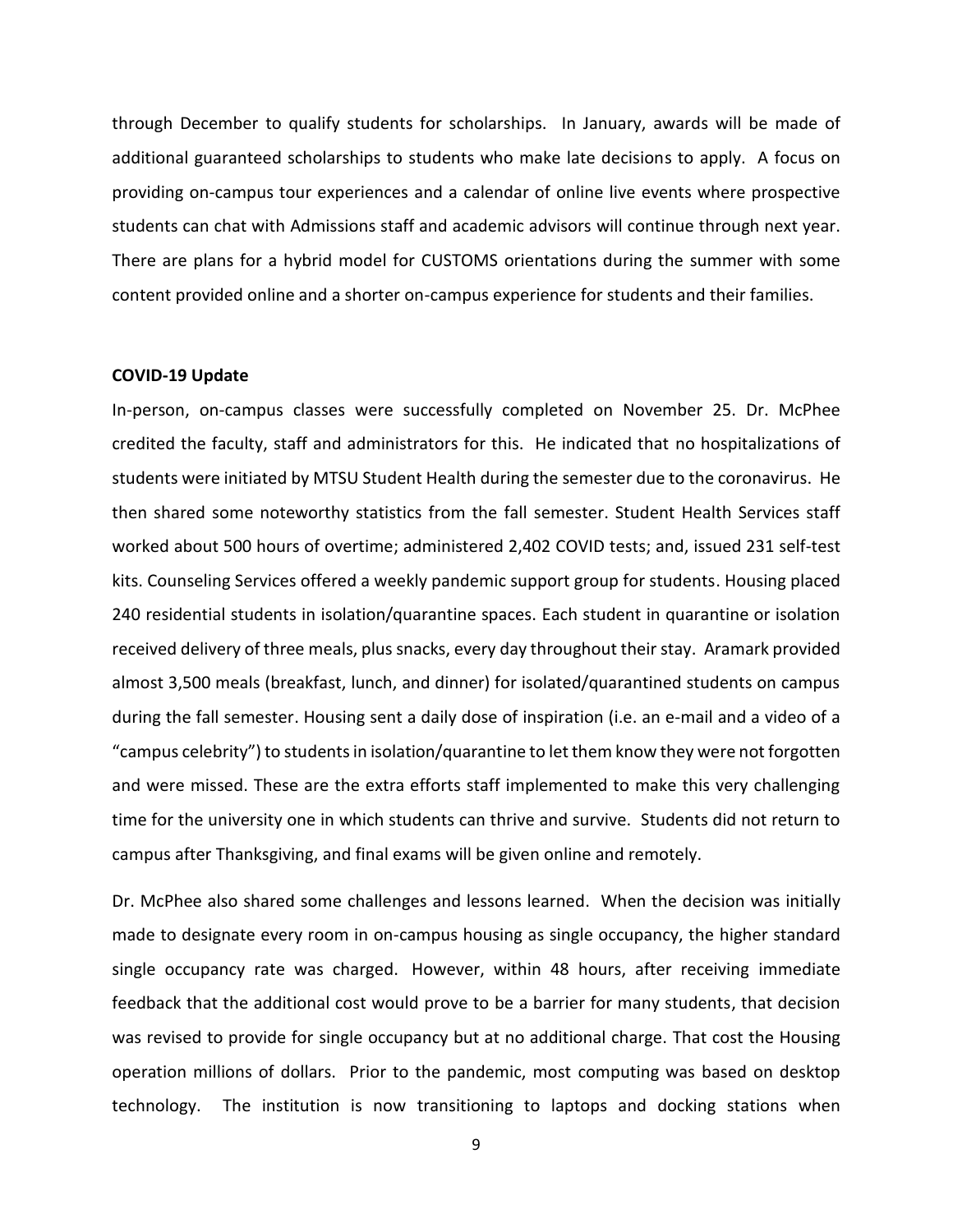replacements are needed, allowing staff to be able to work from home, either due to quarantining or closure due to inclement weather. The assumption that students are comfortable and competent using technology for learning remotely was not entirely accurate and students should have been provided with training opportunities. Further, the differences in course delivery modes, especially regarding remote course delivery, could have been better defined. The Provost has made needed clarifications in explaining the various delivery modes. Technology opened up new ways to conduct the learning experience but not everyone had access to the technology they needed. In response, the free loan program for internet and laptops was created. Dr. McPhee admitted that there were occasions when too much information may have been provided to students so that the number of communications are now being sent less frequently.

Dr. McPhee praised the work of the faculty, staff, and executive team as being the reason the university was able to complete the semester without any major pandemic outbreaks. He particularly singled out the health care employees under the leadership of Dr. Eric Clark and Mr. Rick Chapman who spent long hours to ensure that the campus was safe and healthy for students and employees during the fall semester. Dr. McPhee thanked the Board for entrusting the administration to make appropriate and timely operational decisions regarding its response to the pandemic because there were some very tough decisions that had to be made.

# **Graduation**

On Saturday, November 21, MTSU held three historic ceremonies, honoring more than 1,700 December graduates, as well as almost 400 May and August graduates who wanted to experience an in-person celebration after their commencements for spring and summer were moved to a virtual format. These ceremonies were held in Floyd Stadium under strict social distancing and health protocols due to the COVID-19 pandemic. These were the first such ceremonies in Floyd Stadium since 1972 and, by most accounts, were very successful and much appreciated by the graduates and their families.

#### **Sunset Audit Hearing**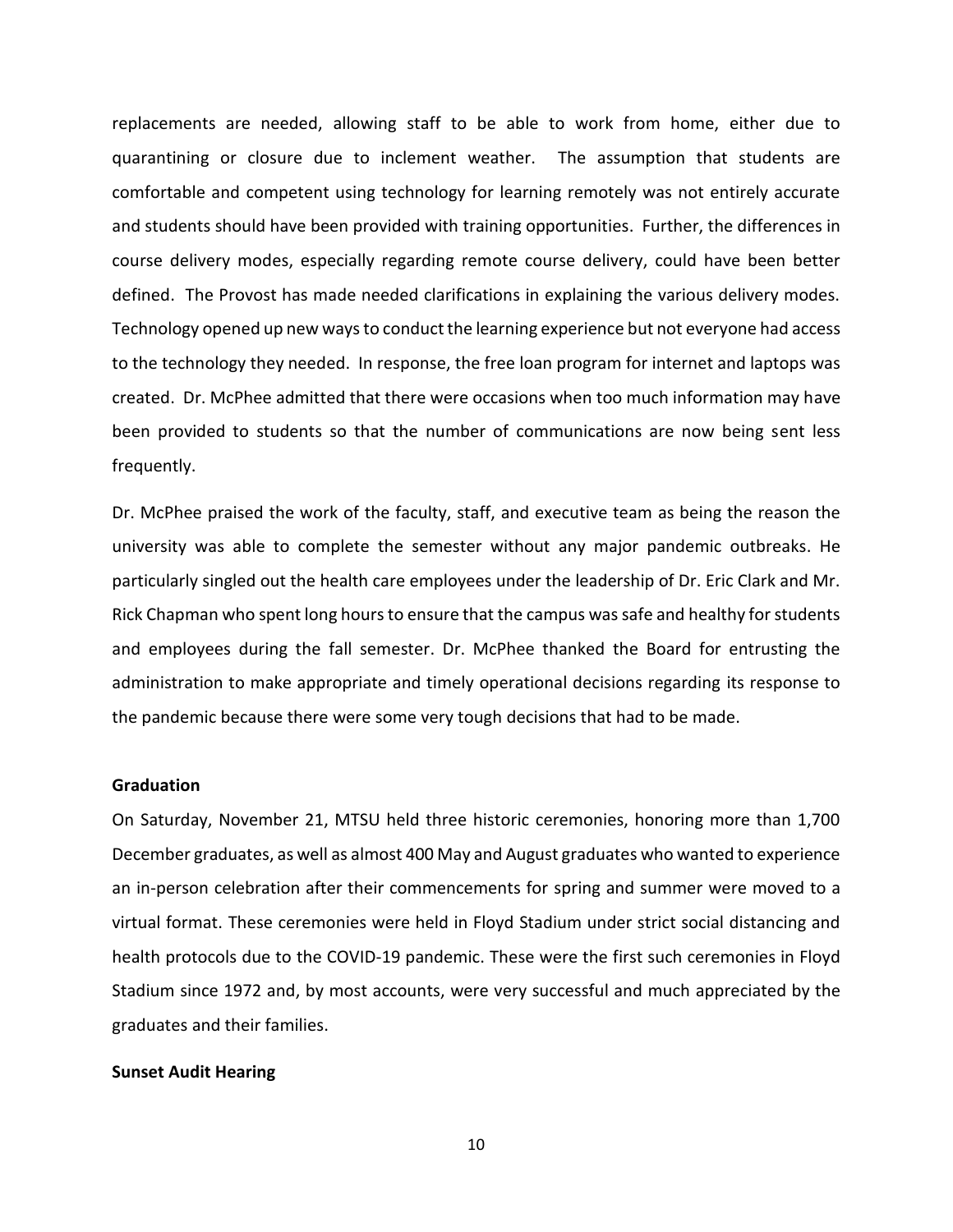The Tennessee Division of State Audit recently concluded its performance audit of MTSU and the five other locally governed higher education institutions. This comprehensive review of operations was conducted to comply with the State Sunset Law which requires each public entity be audited at least once every eight years to determine whether it should be continued, restructured, or terminated. Chairman Smith and Trustee DeLay, along with Dr. McPhee and staff, attended a hearing before the Tennessee General Assembly's Joint Subcommittee for Education, Health, and General Welfare. Based on the results of this audit, that Committee voted unanimously to extend MTSU's operations through 2027. Not every university that went before the Committee got the six-year extension. This audit was the first for MTSU since governance transitioned in 2017 from the Tennessee Board of Regents to the Board of Trustees.

MTSU had only one audit finding from among 23 major areas reviewed. This finding related to administrative processes in preparing the Clery crime log. Under the leadership of Vice President for Business and Finance, Mr. Thomas, corrective actions have already been implemented. Dr. McPhee also thanked General Counsel, Heidi Zimmerman, who managed the process in working with the auditors.

Dr. McPhee stated that he was appreciative of this thorough review of MTSU as a locally governed institution, as well as observations provided concerning how to further enhance and improve operations. The audit outcome confirms the excellent and responsible work by MTSU's faculty, staff, and administration, and is a positive reflection of the governance by the Board of Trustees.

# **Upcoming Budget Hearings**

As in the past, Dr. McPhee and appropriate administrators will be attending legislative budget hearings before various committees in Spring 2021. The Governor's budget is anticipated to be released in late January with budget hearings to soon follow. Dr. McPhee was unable to provide further budget details as there has been no information released from the Governor's Office.

#### **Trustee Martin and Colleagues**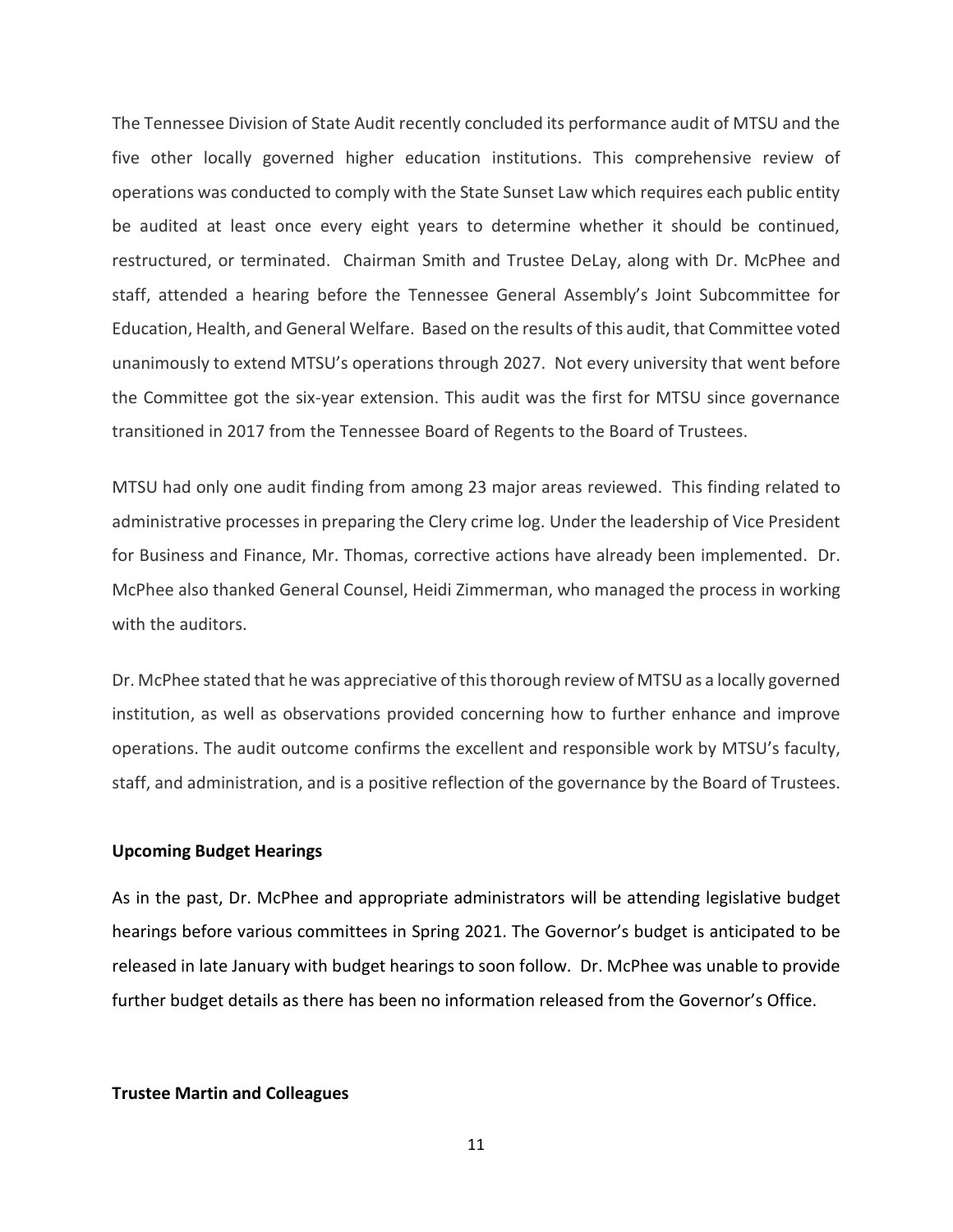Dr. McPhee stated that even with the many distractions due to the pandemic, the faculty continue to do outstanding work. A writing team of MTSU faculty led by Trustee Mary Martin and including Teresa Schmidt, Dovie Kimmins, and Tammy Jones, has had three chapters accepted in a new book focused on STEM education. Submitted to a nationally competitive process, these chapters were selected as part of the ATE/NASA Joint Commission on STEM Education in the Future book project. The three chapters will appear in 2021 in a book entitled "Cultivating a Scientific Mindset in the Age of Inference." Congratulations were extended to Trustee Martin and her colleagues.

# **UT - Martin Methodist**

Dr. McPhee distributed a document regarding the UT – Martin Methodist proposal that includes pertinent talking points regarding the concerns and issues related to this proposal. He and Chairman Smith have been working to get information out to policymakers about the impact this proposal would have if it is approved by the General Assembly and the Governor.

## **Recognition of Retiring Cabinet Members**

With mixed emotions, Dr. McPhee announced that two key administrators have informed him they will be leaving MTSU. Dr. Marian Wilson, Assistant to the President for Institutional Equity and Compliance, is returning home to the East Coast. She has worked at the University for a number of years in a critical position that advises the President and served an important role in this area. Dr. Deb Sells will chair the search committee for this important senior level executive position.

General Counsel Heidi Zimmerman has indicated her intent to retire from the University effective January 20, 2021. Dr. McPhee thanked her for her many years of extraordinary service, first as General Counsel and, over the past three years, as Secretary to the Board. He stated that this is also a very critical position that advises the President and the Board on policy and legal matters related to the operation of the University. Dr. McPhee stated that Ms. Zimmerman worked at the Tennessee Board of Regents at the same time he was there and also worked at the Attorney General's Office. He stated that she brought tremendous experience and historical knowledge